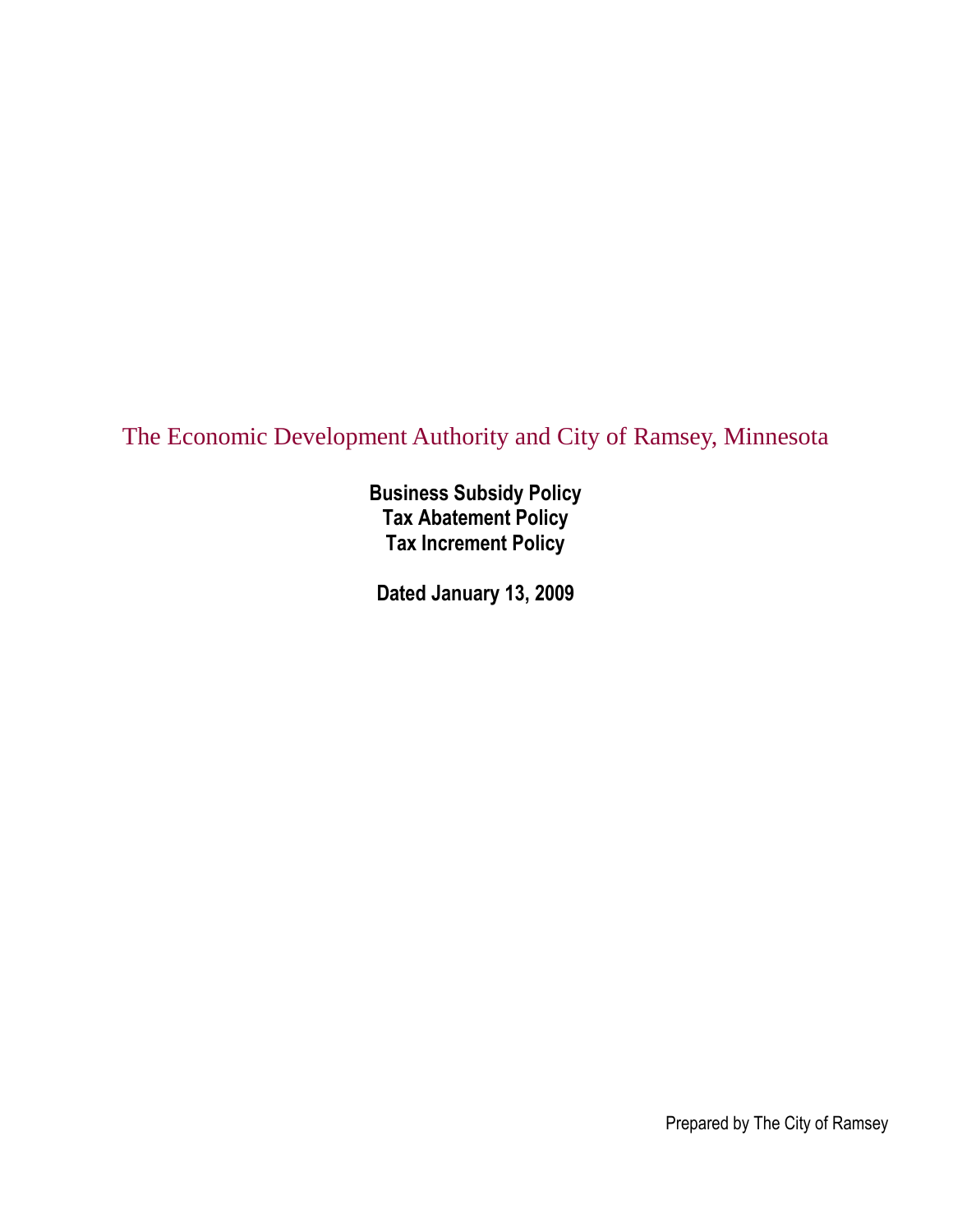# **Table of Contents**

|    | 1. CITY AND EDA OF RAMSEY BUSINESS SUBSIDY POLICY  1         |  |
|----|--------------------------------------------------------------|--|
|    |                                                              |  |
|    |                                                              |  |
|    |                                                              |  |
|    |                                                              |  |
|    | E. Financial Assistance Not Considered A Business Subsidy  5 |  |
|    | 2. CITY AND EDA OF RAMSEY TAX ABATEMENT AND TAX INCREMENT    |  |
|    |                                                              |  |
|    |                                                              |  |
| C. |                                                              |  |
|    |                                                              |  |
|    |                                                              |  |
|    |                                                              |  |
|    | Exhibit B: Business Assistance Review Worksheet for          |  |
|    |                                                              |  |
|    |                                                              |  |
|    | APPENDIX II: SAMPLE BUSINESS SUBSIDY AGREEMENT               |  |
|    | APPENDIX III: BUSINESS SUBSIDY REPORTING FORM                |  |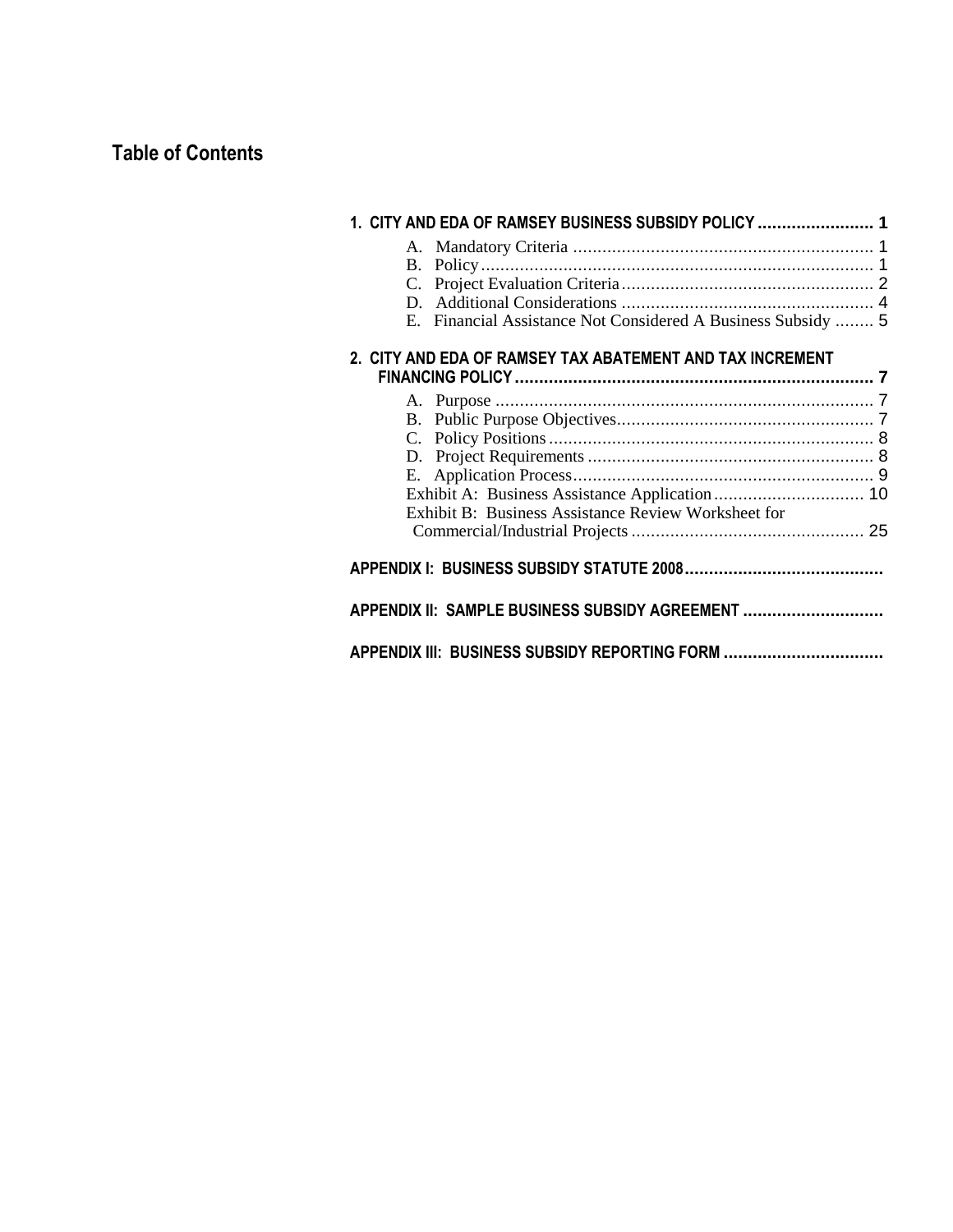# **1. City and EDA of Ramsey Business Subsidy Policy**

The following business subsidy criteria are intended to satisfy the requirements of Minnesota Statutes, §§116J.993 through 116J.995 (the "Act"). The term "City" means the City of Ramsey. The term "project" means the property with respect to which the business subsidy is provided.

# **A. MANDATORY CRITERIA**

All projects must comply with the following criteria:

- 1. *But For Test*. There is a substantial likelihood that the project would not go forward without the business subsidy.
- 2. *Wage Policy*. If the project results in the creation of any jobs, the wage for each part-time and full-time job created must be, within two years of the date assistance is received (as defined in the Act), at least equal to 70% of the most recent median wage figure for the Twin City 7 County Metro County as published by the Minnesota Department of Employment and Economic Development or such greater amount as the City may require for a specific project.
- 3. *Economic Feasibility*. The recipient must demonstrate to the satisfaction of the City that it has adequate financing for the project and that the project will be completed in a timely fashion.
- 4. *Compliance with Act*. The business subsidy from the City must satisfy all requirements of the Act.
- 5. *Minimum Subsidy Amount*: Financial assistance in the form of a business subsidy of \$25,000 or more; and business loans and guarantees of \$75,000, must be reported to the Department of Employment and Economic Development. A public hearing is only required if the business subsidy is greater than \$150,000.

# **B. POLICY**

1. The City recognizes that the creation of good paying jobs is a desirable goal which benefits the community. Nevertheless, not all projects assisted with subsidies derive their public purposes and importance solely by virtue of job creation. In addition, the imposition of high job creation requirements and high wage level requirements may be unrealistic and counter-productive in the face of larger economic forces of influence and the financial and competitive circumstances of an individual business. In determining the requirements for a project under consideration for a business subsidy, the determination of the number of jobs to be created and the wage levels therefore will be guided by the following principles and criteria: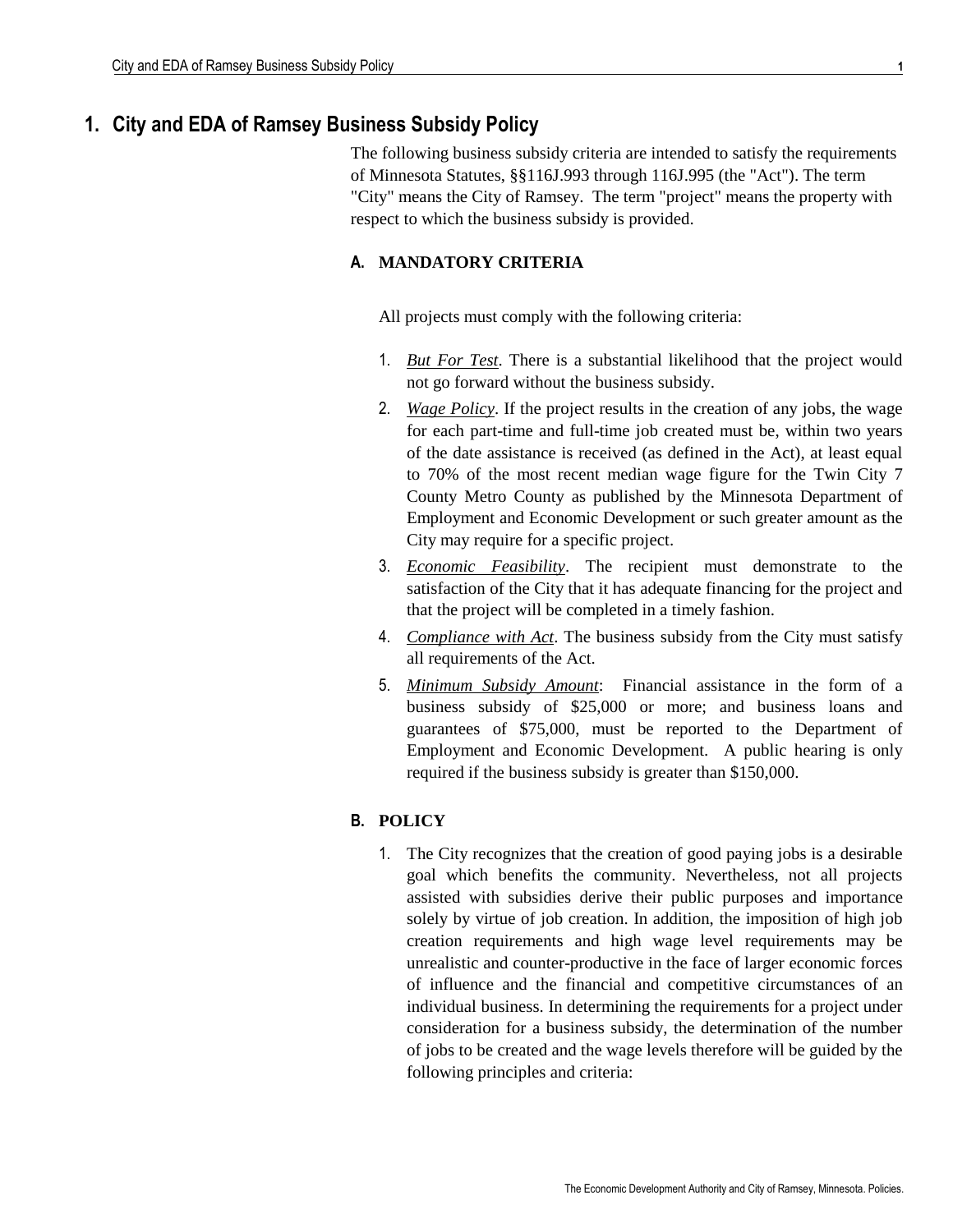- a. The evaluation of projects will take into consideration the project's importance in and benefit to the community from all perspectives, including created or retained jobs.
- b. If a particular project does not involve the creation of jobs, but is nonetheless found to be worthy of support and subsidy, assistance may be approved without any specific job or wage goals if permitted by applicable law.
- c. In cases where the objective is the retention of existing jobs, the recipient of the subsidy will be required to provide evidence which demonstrates that the loss of those jobs is specific and demonstrable.
- d. The setting of wage and job goals will be informed by (i) prevailing wage rates, (ii) local economic conditions, (iii) external economic forces over which neither the City nor the recipient of the subsidy has control, (iv) the financial resources of the recipient and (v) the competitive environment in which the recipient's business exists.
- 2. Because it is not possible to anticipate all the needs and requirements of every type of project and the ever-changing needs of the community and in order to retain the flexibility necessary to respond to all proposed projects, the City retains the right to approve projects and business subsidies which may vary from the principles and criteria set forth herein.

#### **C. PROJECT EVALUATION CRITERIA**

The project review and evaluation criteria are the following:

- 1. Jobs and Wages
	- a. *New Jobs*. The minimum net number of direct full time equivalent jobs to be created or retained by the proposed project for a period of at least two years from the estimated benefit date.
	- b. *Payroll*. The minimum annual net payroll (including employer contributions for health benefits) to be generated at the end of the second anniversary date of the estimated benefit date.
- 2. Tax Base
	- a. *Increase in Tax Base*. The net increase in property taxes estimated to be generated by the project in the second full year of operation.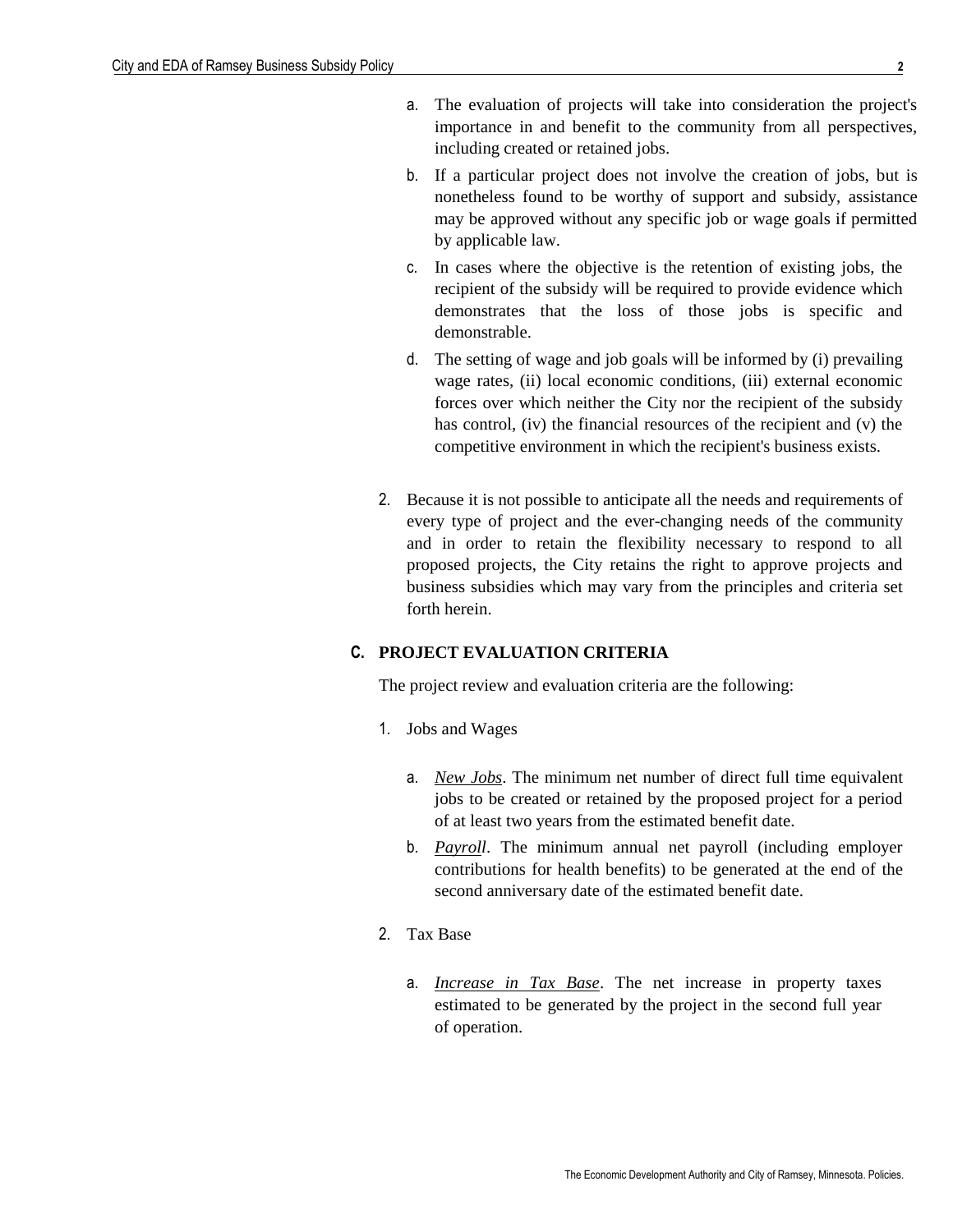- 3. Land Use
	- a. *Compliance with Comprehensive or Other Plans.* Whether, apart from any needed services to the community described in section 5 below, the project is compatible with the comprehensive plan and permitted uses for the property.
	- b. *Marginal Property*. Whether the project is located on property which needs but is not likely to be developed or redeveloped because of blight or other adverse conditions of the property. For example property may be so blighted that the cost of making land ready for redevelopment exceeds the property's fair market value.
	- c. *Design and/or Other Amenities*. Whether, as a result of the business subsidy, the project will include design and/or amenity features not otherwise required by law. For example, the project may, at the request of the City, include landscaping, open space, public trails, employee work out facilities or day care facilities which serve a public purpose but are not required by law.
- 4. Impact on Existing and Future Public Investment
	- a. *Utilization of Existing Infrastructure Investment*. Whether and to what extent (a) the project will utilize existing public infrastructure capacity and (b) the project will require additional publicly funded infrastructure investments.
	- b. *Direct Monetary Return on Public Investment*. Arrangements made or to be made for the City to receive a direct monetary return on its investment in the project. For example, the business subsidy may be in the form of an interest bearing loan or may involve a project sharing arrangement.
- 5. Economic Development
	- a. *Leveraged Funds*. For every dollar of business subsidy to be provided for the project, the minimum amount of private funds which will be applied towards the capital cost of the project.
	- b. *Spin Off Development*. The dollar amount of non-subsidized development the project is expected to generate in the surrounding area and the need for and likelihood of such spin off development.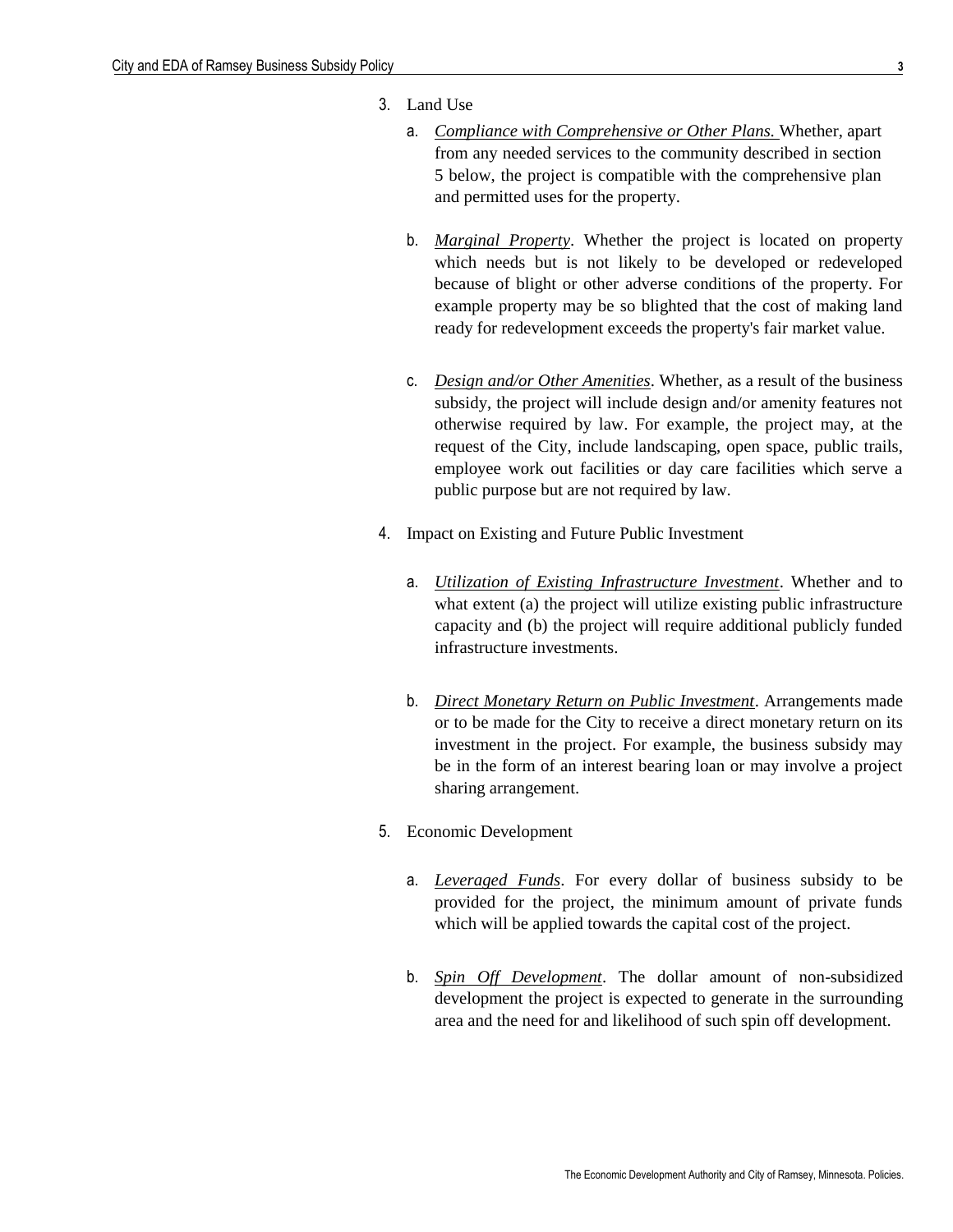- c. *Growth Potential*. Based on recipient's market studies and plans for expansion, whether and to what extent the project is expected within five years of its completion, be expanded to produce a net increase of full time equivalent jobs and of payroll, over and above the minimum net increase in jobs and payroll described in section 1 above.
- 6. Quality of Life
	- a. *Community Services*. Whether the project will provide services in the community and the need for such services. For example, the project may provide health services, retail convenience services such as a nearby grocery store, or social services needed in the community.
	- b. *Natural Environment*. Whether the project will add to, or detract from, the environment. It is a reflection of what is important to the community - clean air and water, beautiful scenery, recreational opportunities, and a strong desire to pass along these attributes to future generations.
- 7. Other
	- a. *Other Factors*. Depending on the nature of the project, such other factors as the City may deem relevant in evaluating the project and the business subsidy proposed for it.

#### **D. ADDITIONAL CONSIDERATIONS**

The City will give consideration to one or more of the issues listed below in determining whether to provide financial or other assistance to a project as a business subsidy:

- 1. The City may consider the requirements of any other business subsidy received, or to be received, from a grantor other than the City.
- 2. If the business subsidy is a guaranty, the amount of the business subsidy may be valued at the principal amount of the guaranteed payment obligation.
- 3. If the business subsidy is real or personal property, the amount of the subsidy will be the fair market value of the property as determined by the City.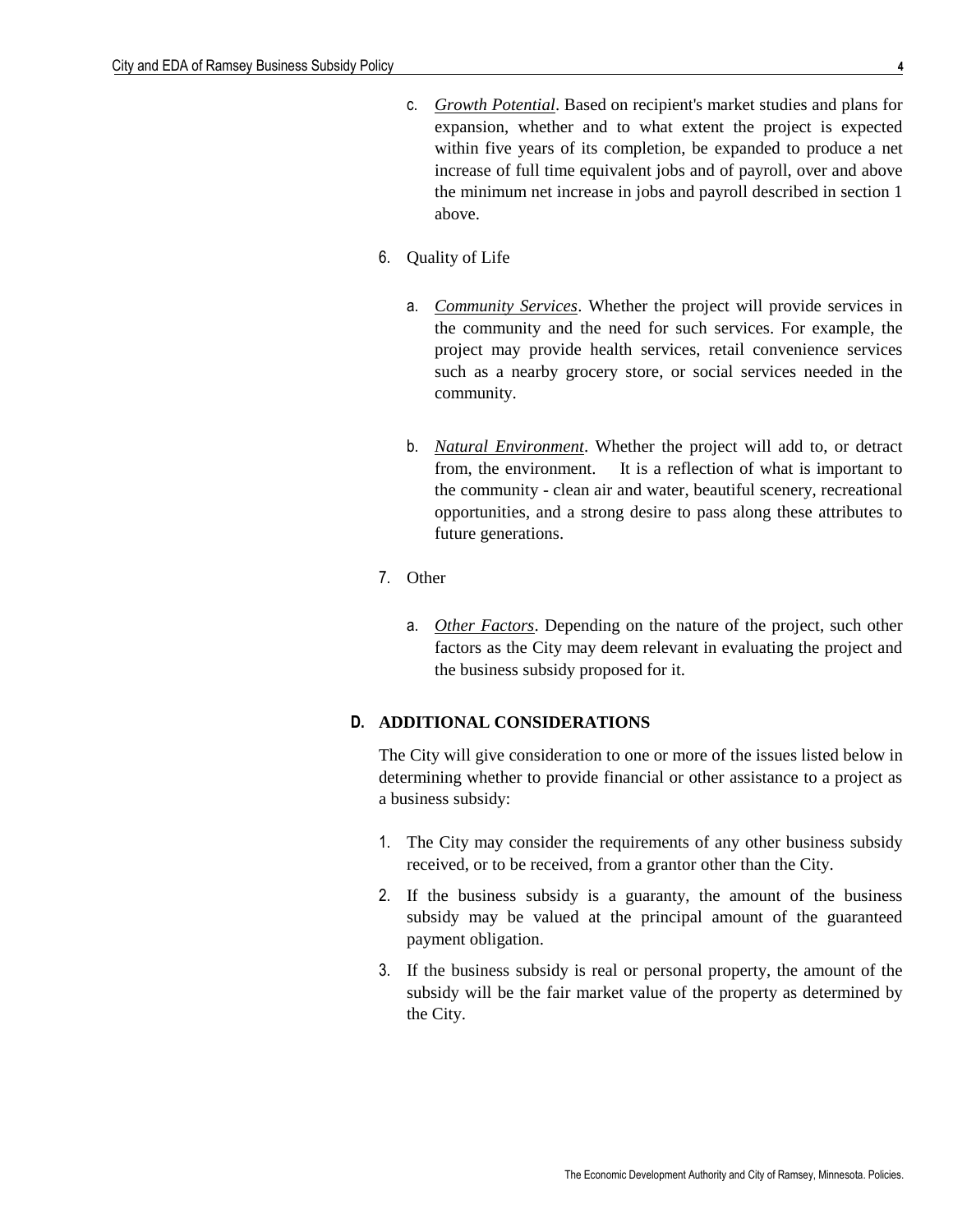4. If the business subsidy is received over time, the City may value the subsidy at its present value using a discount rate equal to an interest rate which the City determines is fair and reasonable under the circumstances.

As used herein "benefit date" means the date the business subsidy is received. If the business subsidy involves the purchase, lease, or donation of physical equipment, then the benefit date occurs when the recipient puts the equipment into service. If the business subsidy is for improvements to property, then the benefit date refers to the earliest date of either: when the improvements are finished for the entire project, or when a business occupies the property.

# **E. FINANCIAL ASSISTANCE NOT CONSIDERED A BUSINESS SUBSIDY**

The following forms of financial assistance are not a business subsidy as per Minnesota Statutes, §§116J.993, Subd.3 and therefore do not require a public hearing:

- 1. A business subsidy of less than \$150,000;
- 2. Assistance that is generally available to all businesses or to a general class of similar businesses, such as a line of business, size, location, or similar general criteria;
- 3. Public improvements to buildings or lands owned by the state or local government that serve a public purpose and do not principally benefit a single business or defined group of businesses at the time the improvements are made;
- 4. Redevelopment property polluted by contaminants as defined in section [116J.552,](http://www.revisor.leg.state.mn.us/stats/116J/552.html) subdivision 3;
- 5. Assistance provided for the sole purpose of renovating old or decaying building stock or bringing it up to code and assistance provided for designated historic preservation districts, provided that the assistance is equal to or less than 50 percent of the total cost;
- 6. Assistance to provide job readiness and training services if the sole purpose of the assistance is to provide those services;
- 7. Assistance for housing;
- 8. Assistance for pollution control or abatement, including assistance for a tax increment financing hazardous substance subdistrict as defined under section  $\frac{469.174}{23}$ ;
- 9. Assistance for energy conservation;
- 10. Tax reductions resulting from conformity with federal tax law;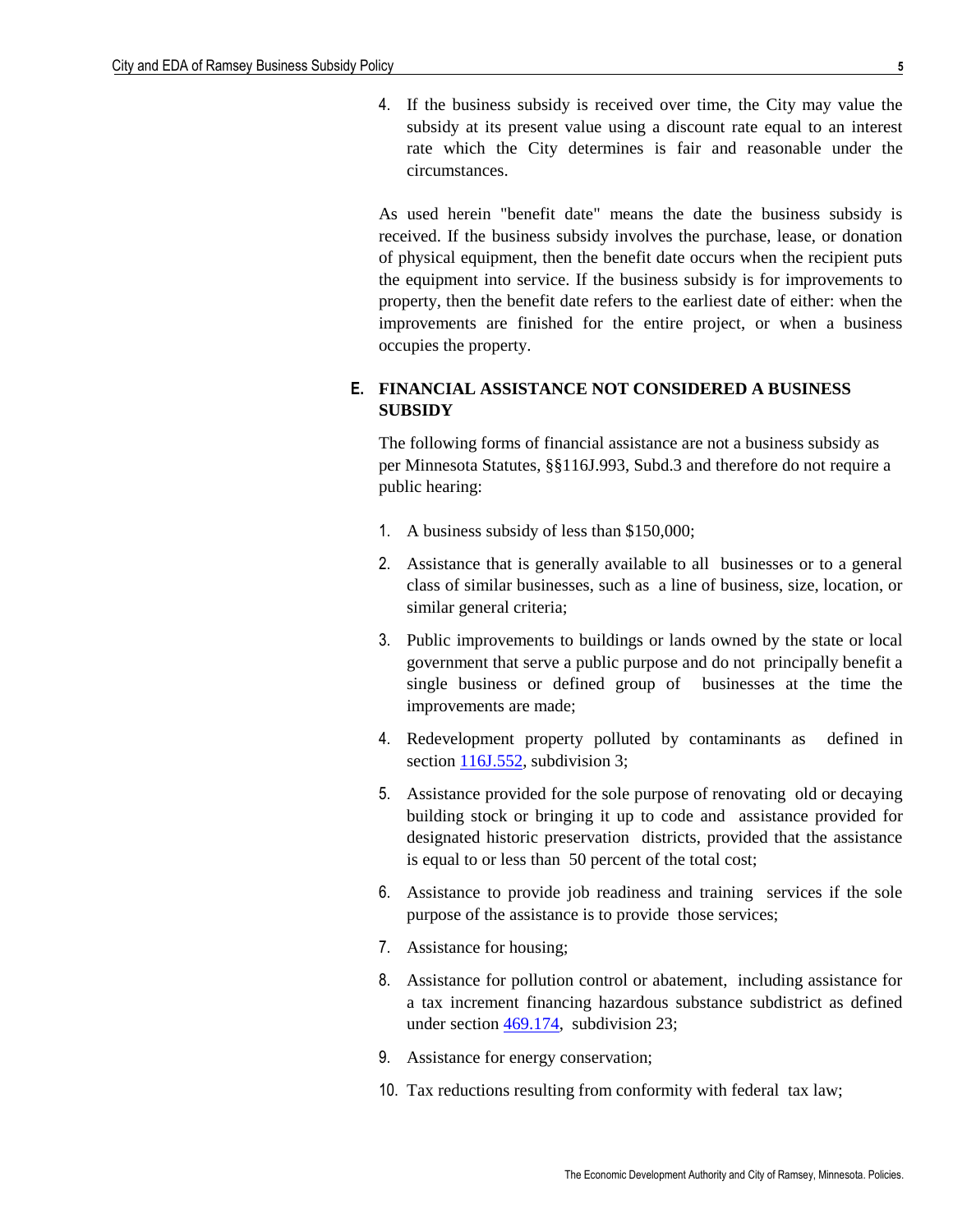- 11. Workers' compensation and unemployment insurance;
- 12. Benefits derived from regulation;
- 13. Indirect benefits derived from assistance to educational institutions;
- 14. Funds from bonds allocated under chapter 474A, bonds issued to refund outstanding bonds, and bonds issued for the benefit of an organization described in section  $501(c)(3)$  of the Internal Revenue Code of 1986, as amended through December 31, 1999;
- 15. Assistance for a collaboration between a Minnesota higher education institution and a business;
- 16. Assistance for a tax increment financing soils condition district as defined under section  $\frac{469.174}{469.174}$ , subdivision 19;
- 17. Redevelopment when the recipient's investment in the purchase of the site and in site preparation is 70 percent or more of the assessor's current year's estimated market value;
- 18. General changes in tax increment financing law and other general tax law changes of a principally technical nature;
- 19. Federal assistance until the assistance has been repaid to, and reinvested by, the state or local government agency;
- 20. Funds from dock and wharf bonds issued by a seaway port authority;
- 21. Business loans and loan guarantees of \$150,000 or less; and
- 22. Federal loan funds provided through the United States Department of Commerce, Economic Development Administration; and
- 23. Property tax abatements granted under section [469.1813](http://www.revisor.leg.state.mn.us/bin/getpub.php?type=s&num=469.1813&year=2006) to property that is subject to valuation under Minnesota Rules, chapter 8100.

| Adopted by:             | Ramsey EDA / City Council  |
|-------------------------|----------------------------|
| Date of Adoption:       | $11 - 13 - 08/1 - 13 - 09$ |
| Date of Public Hearing: | $1 - 13 - 09$              |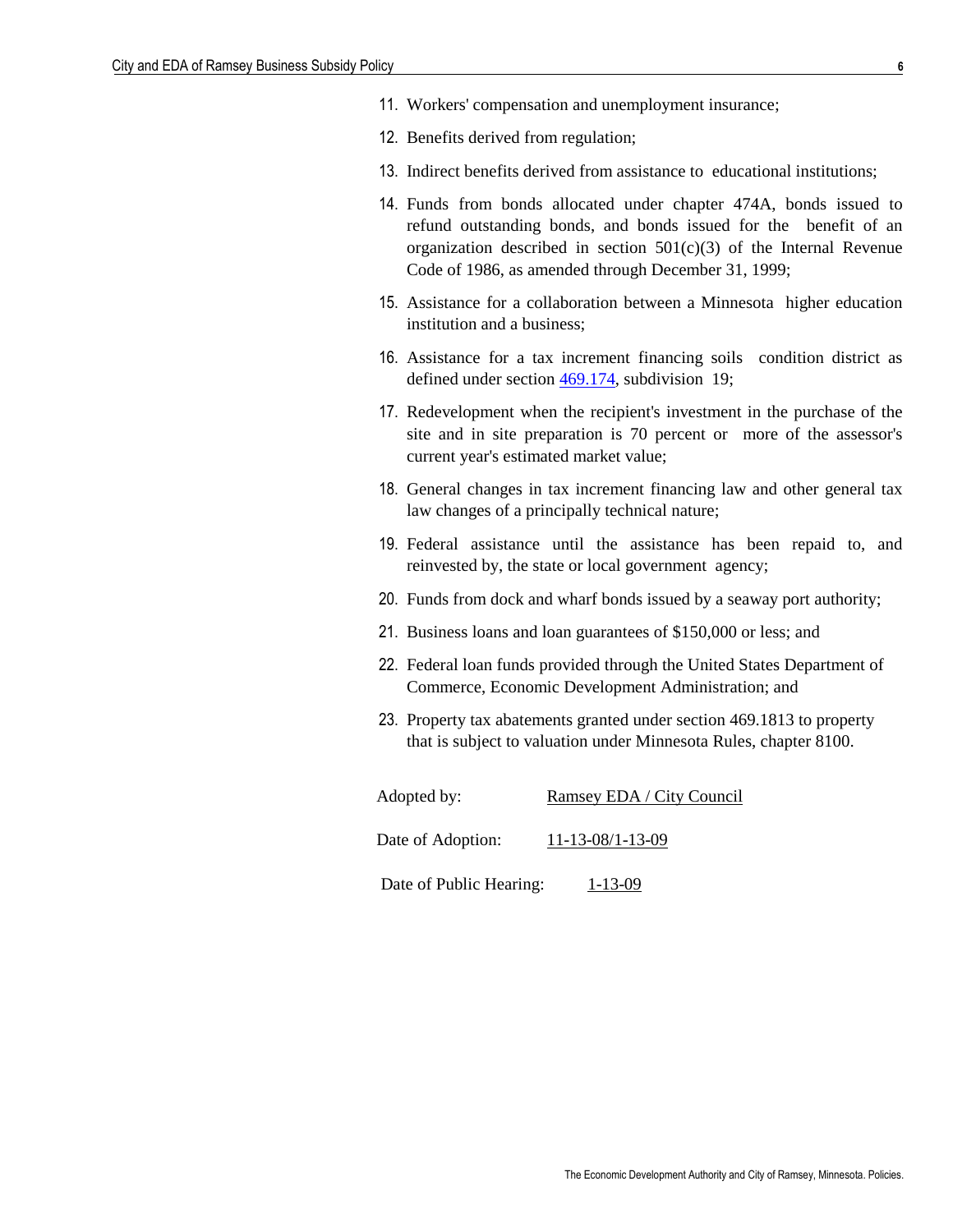# **2. City and EDA of Ramsey Tax Abatement and Tax Increment Financing Policy**

## **A. PURPOSE**

The purpose of this policy is to establish the City's position relative to the use of Tax Abatement (§§469.1812 through §§469.1815) and Tax Increment Financing (§§469.174 through §§469.1799) (TIF), also referred to in this document as the *business assistance programs*, or *business assistance*. This policy shall be used as a guide in the processing and review of applications requesting the use of Tax Abatement and Tax Increment Financing. It is the expressed intent of the City to minimize the risk and amount of business assistance to a project and to leverage its public dollars to maximize private sector funding.

The City is granted the power to utilize the business assistance programs by Minnesota Statutes 2008 as cited. The fundamental purpose of the business assistance programs is to encourage desirable private development or redevelopment within the City that would not occur *but for* the assistance provided. Further information related to the States business assistance programs and links to State Statutes can be found at [www.state.mn.us.](http://www.state.mn.us/)

The City will approve or reject requests for business assistance on a case by case basis taking into consideration established policies, project criteria, and the project's demonstrated public purpose. Meeting all policy criteria does not guarantee approval of the requested business assistance. The City maintains its ability to approve or deny the request at its discretion.

## **B. PUBLIC PURPOSE OBJECTIVES**

The City will consider the use of business assistance programs which demonstrate the achievement of one or more of the following public purpose objectives:

- 1. To encourage redevelopment of priority sites within the City as determined by the City Council and EDA.
- 2. To retain local jobs and/or increase the number and diversity of jobs that offer stable employment and/or attractive wages and benefits.
- 3. To enhance and/or diversify the City's economic base.
- 4. To encourage additional unsubsidized private (re)development.
- 5. To remove blight and/or encourage (re)development of commercial and industrial areas.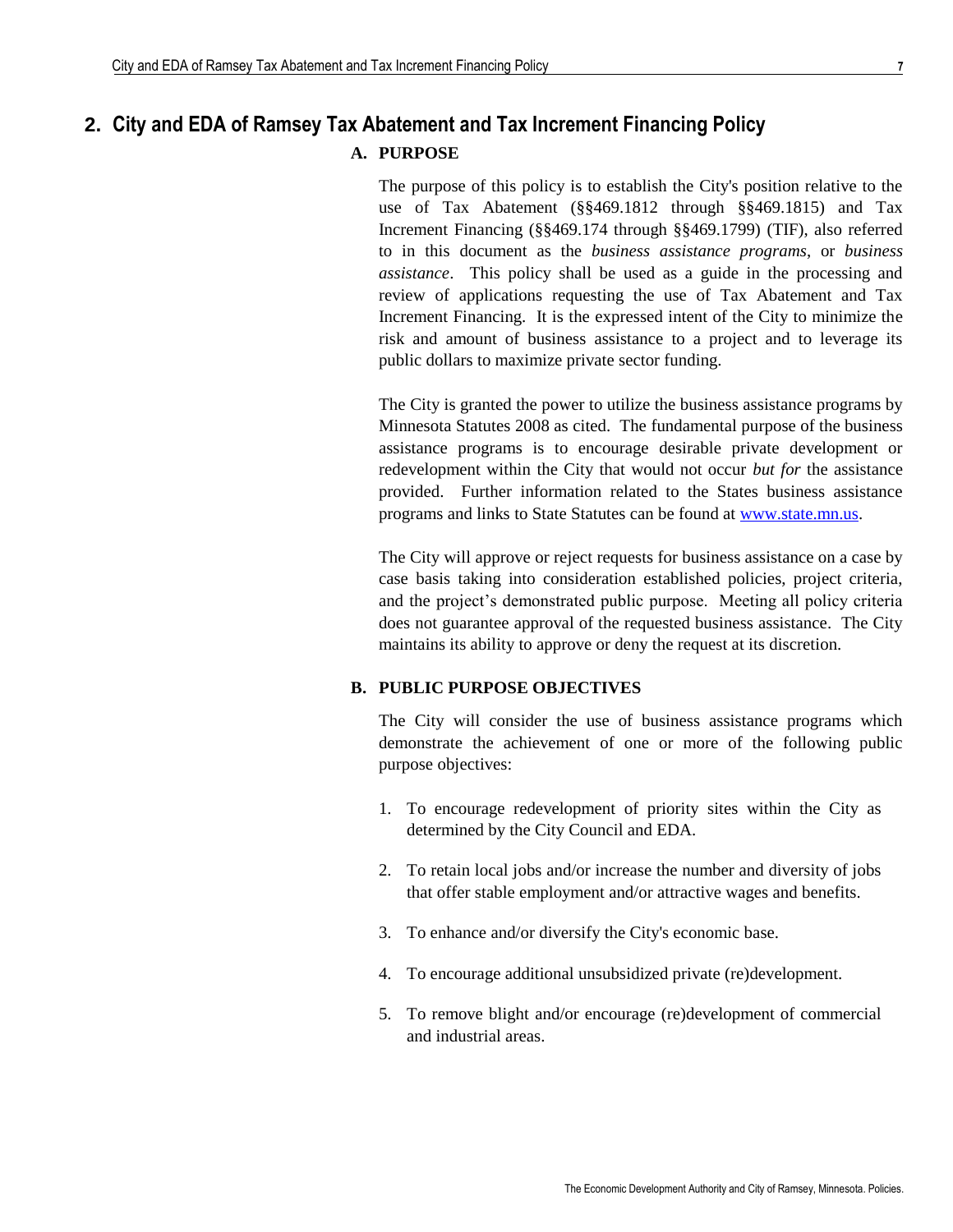- 6. To assist in creating environmental sustainability.
- 7. To provide a diversity of family housing and alternative housing choices.
- 8. To promote neighborhood stabilization and revitalization by the removal of blight and the upgrading of existing housing stock in residential areas.
- 9. To accomplish other public policies which may be adopted such as the promotion of quality urban or architectural design, energy conservation, and decreasing capital and/or operating costs of local government, or any of the following:
	- Utilization of architectural and landscaping techniques that will enable the components of the project to blend with the natural environment.
	- **Mitigation of project impact on the natural environment.**

# **C. POLICY POSITIONS**

- 1. Business assistance shall be provided in a form that minimizes the risk of public participation.
- 2. Business assistance requests for up-front project financing through the sale of bonds or other internal sources may require personal guarantees of the developer. These requests shall be addressed on a case by case basis.
- 3. Business assistance shall not be provided for projects requiring land and/or building purchases at prices in excess of fair market value.
- 4. Business assistance shall not be provided to developers/projects that cannot adequately demonstrate an ability to complete the proposed project on time and on budget.
- 5. Assistance will be provided based on \$25,000 per qualified job created as referenced in Section 1.A.2 in the Business Subsidy Policy unless a waiver is provided by the City Council.

#### **D. PROJECT REQUIREMENTS**

All projects requesting business assistance must demonstrate the following:

- 1. That the project is not financially feasible but-for the use of Revolving Loan Fund, Tax Abatement or Tax Increment Financing.
- 2. That the project will comply with all provisions set forth in Minnesota Statute chapters 116j.993 through 116j.995, as amended (Business Subsidies).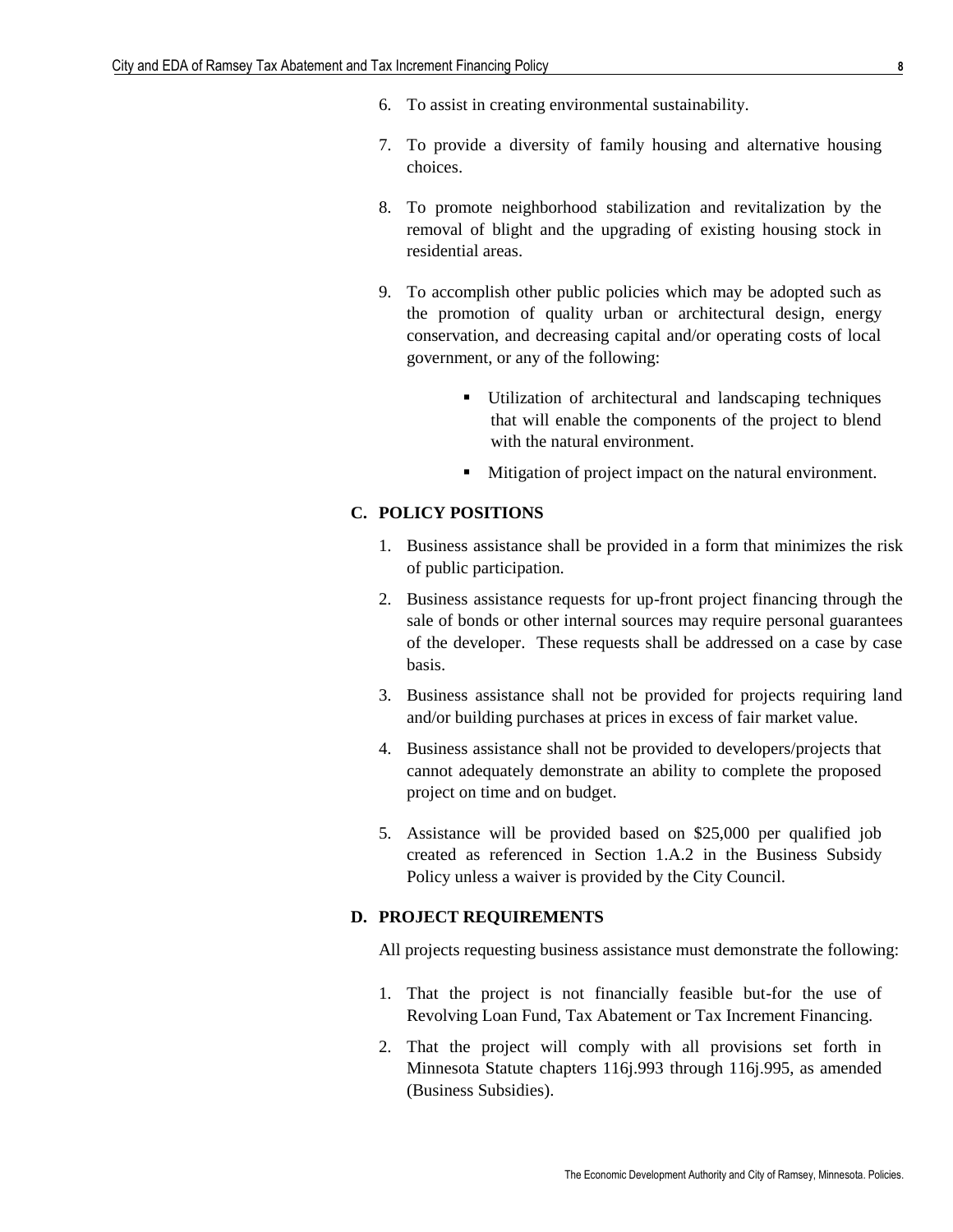- 3. That the business assistance request complies with all provisions set forth in Minnesota Statutes 2008 chapters 469.1812 through 469.1815 as amended (Tax Abatement), and chapters 469.174 through 469.1799 as amended (Tax Increment Financing).
- 4. That the project is consistent with the City's comprehensive plan, land use plan, and zoning ordinances.

#### **E. APPLICATION PROCESS**

- 1. Applicant submits a Business Assistance Application (Exhibit A) to the EDA and/or City.
- 2. Staff reviews the application and completes the Application Review Worksheet (Exhibit B).
- 3. Staff uses results of the Worksheet to inform the EDA/City.
- 4. EDA reviews proposal, provides comments, and makes an advisory recommendation to the City Council on denial or approval of the request within 30 days.
- 5. If advisory approval is granted, staff prepares all necessary notices, resolutions and certificates.
- 6. City Council holds public hearing(s) on the proposed project to consider the advisory recommendation(s).
- 7. The City Council grants final approval or denies the request.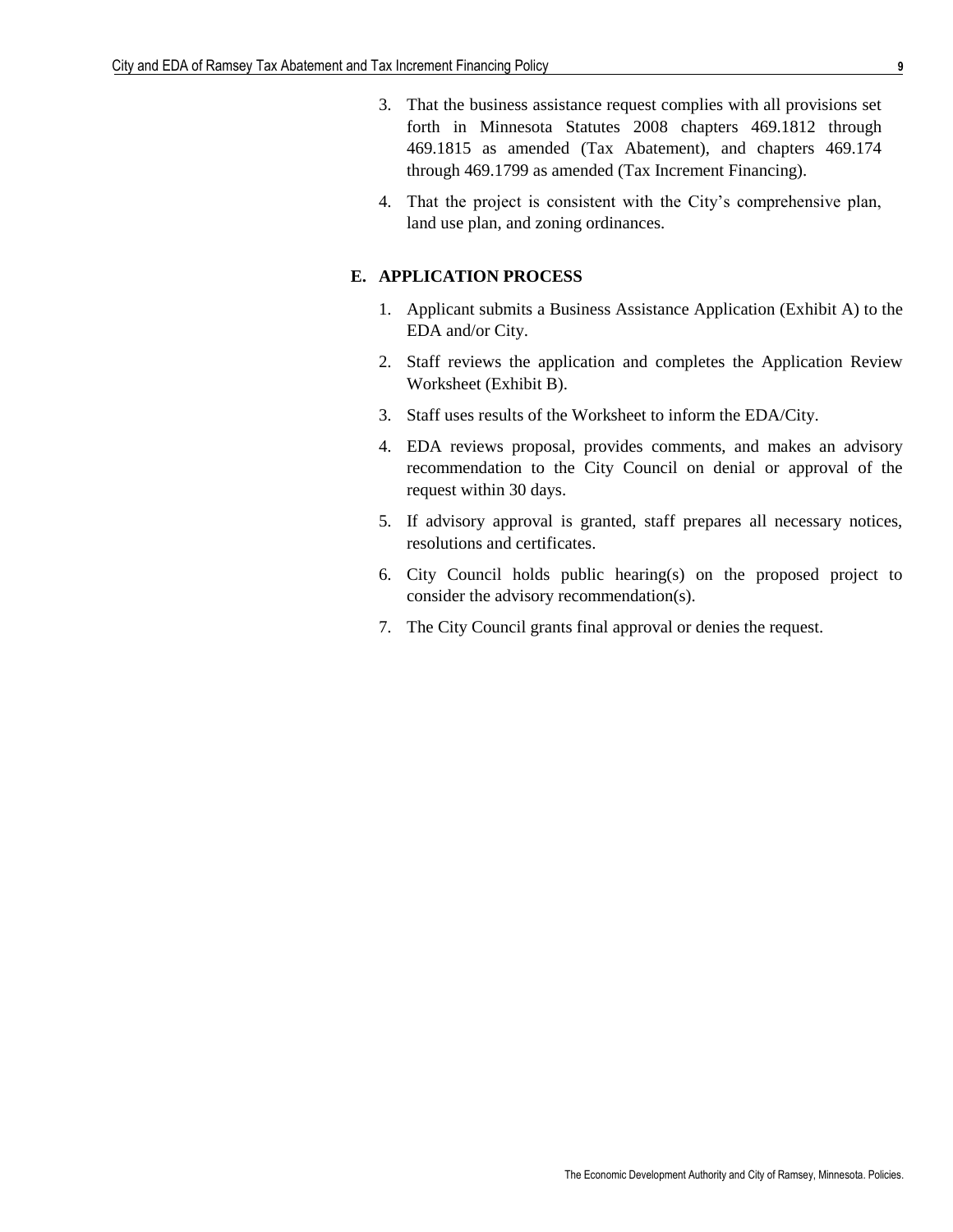# **EXHIBIT A**

# **BUSINESS ASSISTANCE APPLICATION**

# **A. APPLICANT INFORMATION**

| Name of Corporation/Partnership |                                                                                                                      |                                                                                                                                                                                               |  |
|---------------------------------|----------------------------------------------------------------------------------------------------------------------|-----------------------------------------------------------------------------------------------------------------------------------------------------------------------------------------------|--|
| Address                         | <u> 1980 - Johann Barbara, martxa alemaniar arg</u>                                                                  |                                                                                                                                                                                               |  |
| <b>Primary Contact</b>          |                                                                                                                      |                                                                                                                                                                                               |  |
| Address                         |                                                                                                                      |                                                                                                                                                                                               |  |
| Phone                           | E-mail Fax E-mail                                                                                                    |                                                                                                                                                                                               |  |
|                                 | Type of business assistance requested (select one):<br>Tax Abatement Tax Increment Financing Revolving Loan Fund     | $\vert$ Other                                                                                                                                                                                 |  |
| explanation.                    |                                                                                                                      | Have you been, or are you currently, involved in any bankruptcy proceedings or lawsuits related to<br>other development projects with which you have been involved? If yes, please provide an |  |
| $\vert$ Yes                     | $\Box$ No                                                                                                            |                                                                                                                                                                                               |  |
|                                 | On a separate sheet, please provide the following:                                                                   |                                                                                                                                                                                               |  |
| $\bullet$                       | or service, etc. Attach as Part 1.                                                                                   | Brief description of the corporation/partnership's business, including history, principal product                                                                                             |  |
| $\bullet$                       | the corporation/partnership. Attach as Part 2.<br>Brief description of the proposed project. Attach as Part 3.       | List names of officers and shareholders/partners with more than five percent (5%) interest in                                                                                                 |  |
| $\bullet$                       | A but for analysis and narrative. Attach as Part 4.                                                                  |                                                                                                                                                                                               |  |
|                                 |                                                                                                                      | Completed Revolving Loan Fund Application. Attach as Part 5 if required.                                                                                                                      |  |
| <b>Attorney Name</b>            |                                                                                                                      |                                                                                                                                                                                               |  |
| Address                         | <u> 1980 - Jan Stein Stein Stein Stein Stein Stein Stein Stein Stein Stein Stein Stein Stein Stein Stein Stein S</u> |                                                                                                                                                                                               |  |
| Phone                           | Fax                                                                                                                  | E-mail                                                                                                                                                                                        |  |
| <b>Contractor Name</b>          |                                                                                                                      |                                                                                                                                                                                               |  |
| Address                         |                                                                                                                      |                                                                                                                                                                                               |  |
| Phone                           | Fax                                                                                                                  | E-mail                                                                                                                                                                                        |  |
| <b>Engineer Name</b>            |                                                                                                                      |                                                                                                                                                                                               |  |
| Address                         | the control of the control of the control of the control of the control of the control of                            |                                                                                                                                                                                               |  |
| Phone                           |                                                                                                                      |                                                                                                                                                                                               |  |
| <b>Architect Name</b>           |                                                                                                                      |                                                                                                                                                                                               |  |
| Address                         |                                                                                                                      |                                                                                                                                                                                               |  |
| Phone                           | Fax                                                                                                                  | E-mail                                                                                                                                                                                        |  |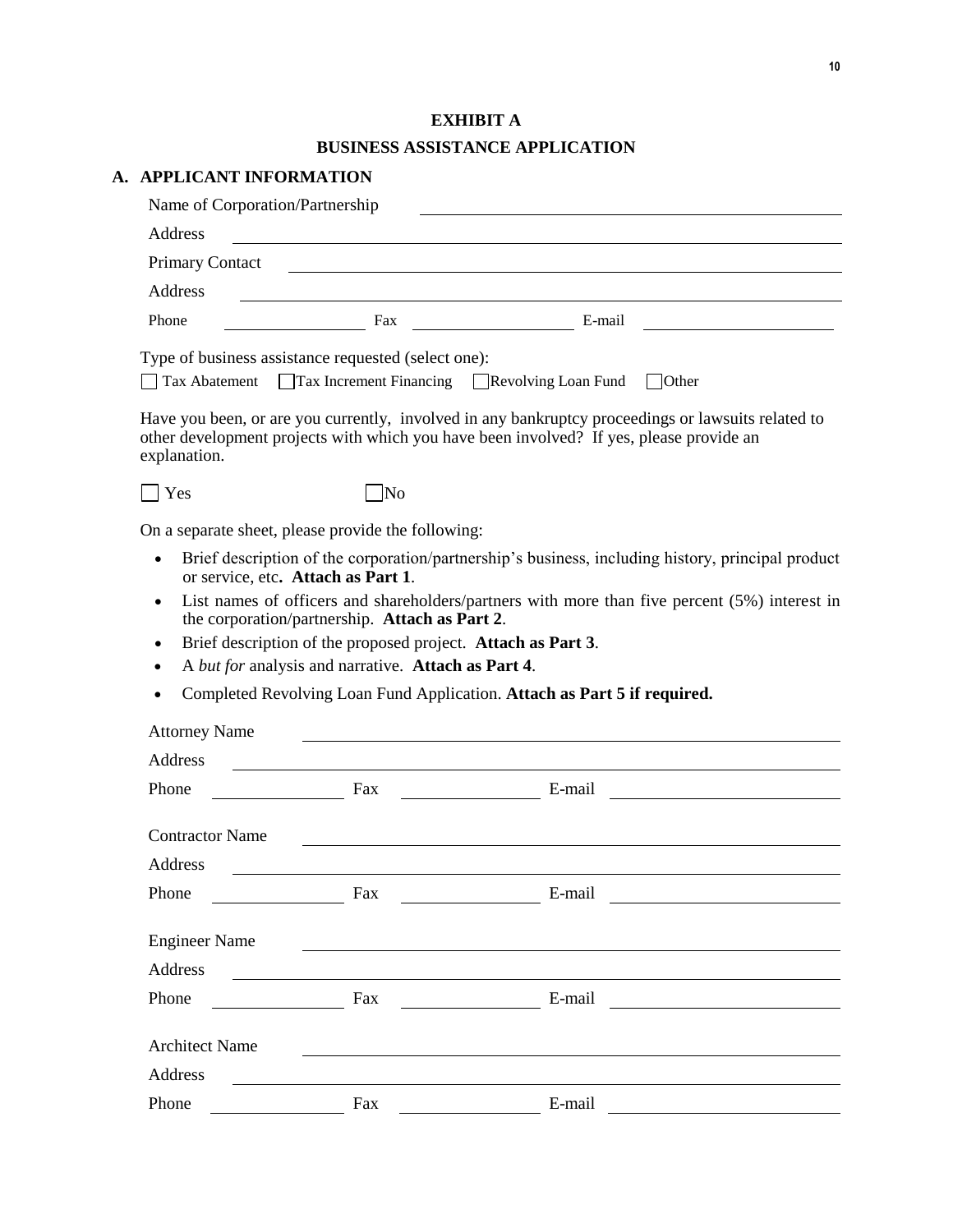# **B. PROJECT INFORMATION**

| The project will be: (Check all that apply)                                                                                                            |
|--------------------------------------------------------------------------------------------------------------------------------------------------------|
| Industrial: $(\Box)$ New Construction<br>Redevelopment/Rehab<br>$\Box$ Expansion)                                                                      |
| Office/research facility: (New Construction Redevelopment/Rehab<br>$\Box$ Expansion )                                                                  |
| Commercial: ( New Construction Redevelopment/Rehab<br>$\Box$ Expansion)                                                                                |
| $\Box$ Expansion)<br>Housing: ( New Construction Redevelopment/Rehab                                                                                   |
|                                                                                                                                                        |
| Other                                                                                                                                                  |
|                                                                                                                                                        |
| The project will be:<br>□ Owner Occupied □ Leased Space<br>If leased space, please attach a list of names and addresses of future tenants and indicate |
| the status of commitments or lease agreements. Attach as Part 5.                                                                                       |
|                                                                                                                                                        |
| Project Address                                                                                                                                        |
| Include Legal Description and PID number(s). Attach as Part 6.                                                                                         |
|                                                                                                                                                        |
| $\Box$ Yes<br>Site Plan Attached:<br>N <sub>o</sub>                                                                                                    |
|                                                                                                                                                        |
|                                                                                                                                                        |
| Current Real Estate Taxes on Project Site:\$                                                                                                           |
| <b>Estimated Real Estate Taxes Upon Completion:</b><br>Phase $I \$                                                                                     |
| s<br>Phase III                                                                                                                                         |
| Total                                                                                                                                                  |
|                                                                                                                                                        |
| <b>Construction Start Date:</b>                                                                                                                        |
| <b>Construction Completion Date:</b>                                                                                                                   |
|                                                                                                                                                        |
| If Phased Project:                                                                                                                                     |
| % Completed in _______ years                                                                                                                           |
| % Completed in _______years                                                                                                                            |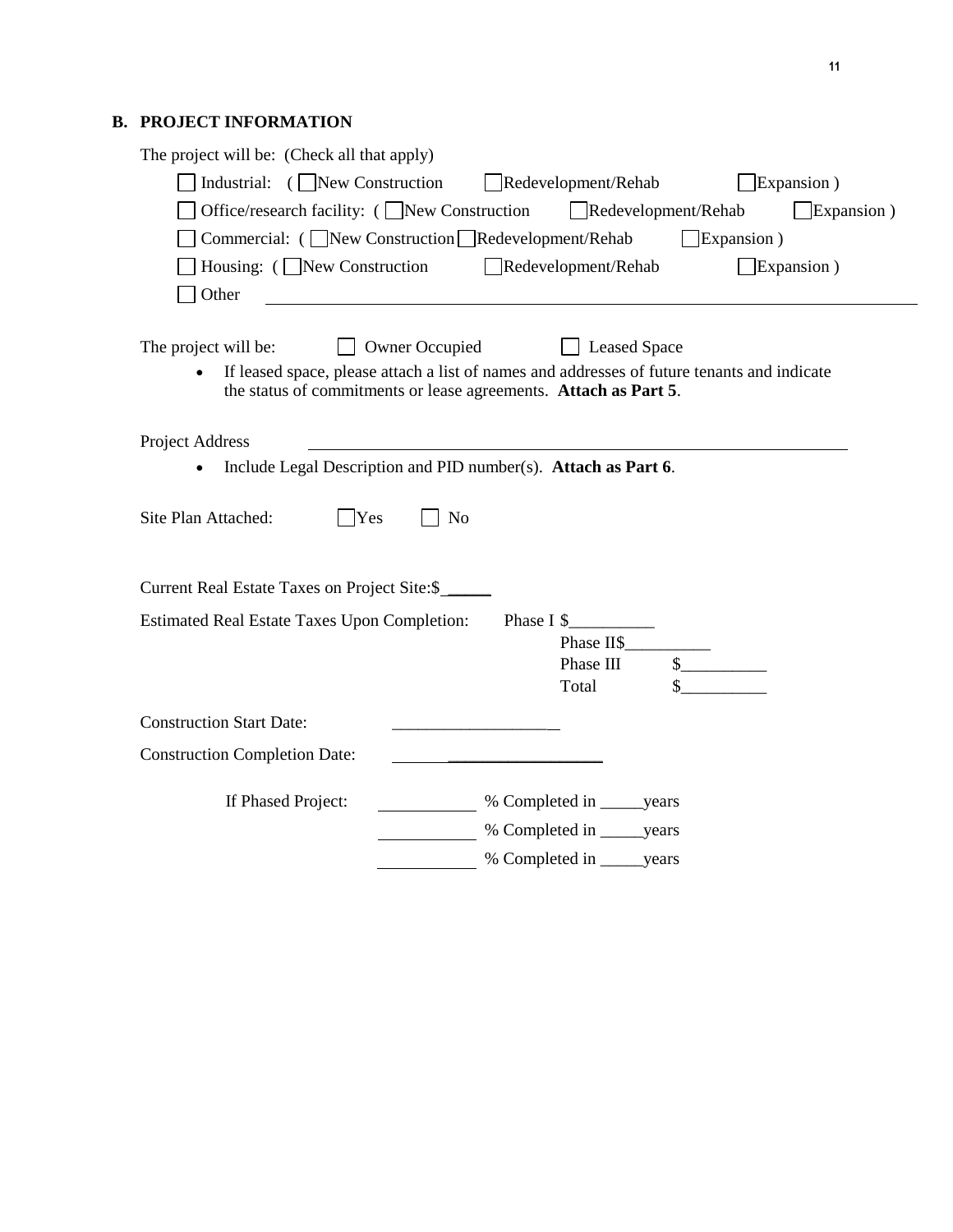#### **C. PUBLIC PURPOSE OBJECTIVES**

It is the policy of the City and EDA of Ramsey that the business assistance should result in a public benefit as identified in items 1-10 below. Please indicate how the proposed project will accomplish this by checking the appropriate boxes. **Attach additional narrative as Part 7.**

|        |    | 1. To encourage redevelopment.                                                                                                                                                                                             |
|--------|----|----------------------------------------------------------------------------------------------------------------------------------------------------------------------------------------------------------------------------|
|        | 2. | To retain local jobs and/or increase the number and diversity of jobs that offer stable<br>employment and/or attractive wages and benefits.                                                                                |
| $\Box$ |    | 3. To enhance and/or diversify the City's economic base.                                                                                                                                                                   |
|        | 4. | To encourage additional unsubsidized private (re)development.                                                                                                                                                              |
|        | 5. | To remove blight and/or encourage (re)development of commercial and industrial<br>areas.                                                                                                                                   |
| L      |    | 6. To create housing opportunities.                                                                                                                                                                                        |
|        |    | 7. To provide a diversity of housing.                                                                                                                                                                                      |
|        | 8. | To provide a variety of family housing ownership alternatives and housing choices.                                                                                                                                         |
|        | 9. | To promote neighborhood stabilization and revitalization by the removal of blight<br>and the upgrading of existing housing stock in residential areas.                                                                     |
|        |    | 10. To accomplish other public policies which may be adopted such as the promotion of<br>quality urban or architectural design, energy conservation, and decreasing capital<br>and/or operating costs of local government. |
|        |    | Utilization of architectural and landscaping techniques that will enable the<br>٠<br>components of the project to blend with the natural environment.                                                                      |

Mitigation of project impact on the natural environment.

## **D. SOURCES & USES OF FUNDS Attach additional information as Part 8**

| <b>SOURCES</b>                      |    |
|-------------------------------------|----|
| <b>Bank Loan</b>                    | \$ |
| Other Loans                         | \$ |
| <b>Owner Equity</b>                 | \$ |
| Fed Grant/Loan                      | \$ |
| State Grant/Loan                    | \$ |
| <b>Industrial Development Bonds</b> | \$ |
| Tax Increment Financing             | \$ |
| <b>Tax Abatement</b>                | \$ |
| Revolving Loan Fund                 | \$ |
| Other                               | \$ |
| <b>TOTAL</b>                        | \$ |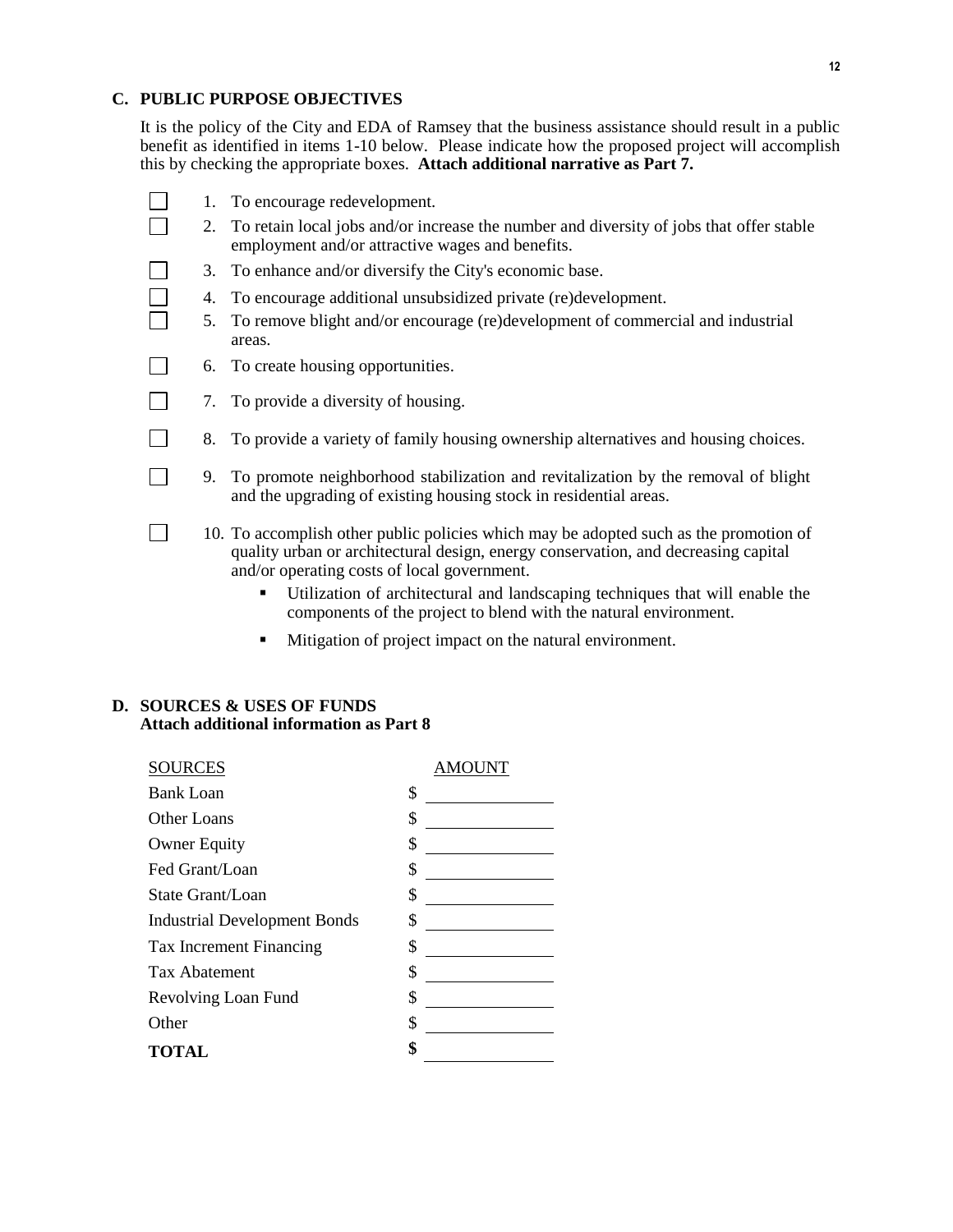| <b>USES</b>                    | AMOUNT |
|--------------------------------|--------|
| <b>Land Acquisition</b>        | \$     |
| Site Development               | \$     |
| Construction                   | \$     |
| Machinery & Equipment          | \$     |
| Architectural/Engineering Fees | \$     |
| Debt Service Reserve           | \$     |
| Contingencies                  | \$     |
| Other                          | \$     |
| <b>TOTAL</b>                   | ¢      |

Total Amount of business assistance requested from either Revolving Loan Fund, Abatement, Tax Increment Financing or another source: \$\_\_\_\_\_\_\_\_\_\_\_\_\_\_\_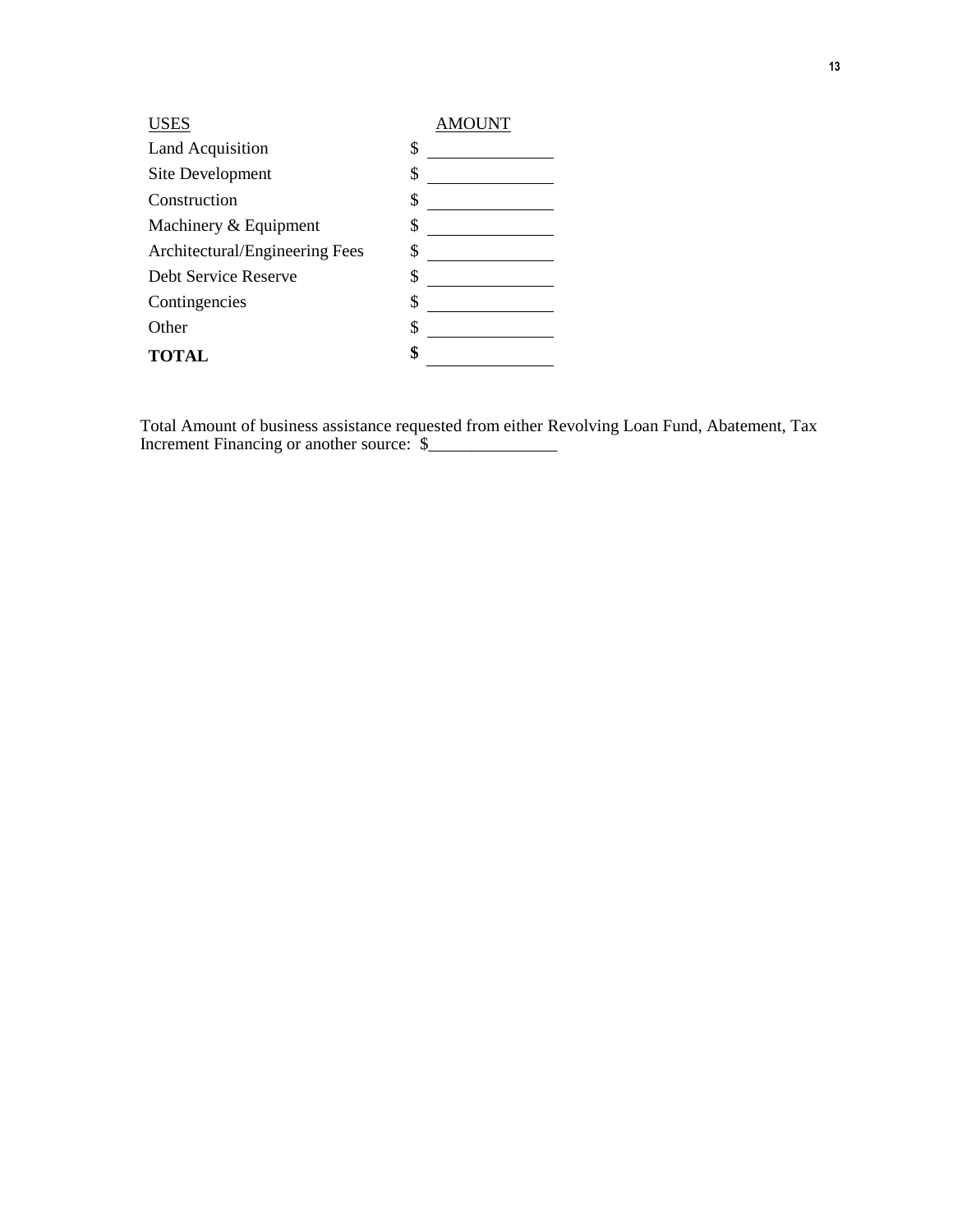#### **E. ADDITIONAL DOCUMENTATION AND CHECKLIST**

Applicants will also be required to provide the following documentation. All personal financial information will be kept private and confidential.

|    |                                                                                                                                                                                                                                                                                                                                                                                                                                                                                                                                | 1. Written business plan or a description of the business, ownership/management, date<br>established, products and services, and future plans. |  |
|----|--------------------------------------------------------------------------------------------------------------------------------------------------------------------------------------------------------------------------------------------------------------------------------------------------------------------------------------------------------------------------------------------------------------------------------------------------------------------------------------------------------------------------------|------------------------------------------------------------------------------------------------------------------------------------------------|--|
| 2. | balance sheets.                                                                                                                                                                                                                                                                                                                                                                                                                                                                                                                | Financial statements for past two years, including profit and loss statements and                                                              |  |
| 3. | Two year financial projections.                                                                                                                                                                                                                                                                                                                                                                                                                                                                                                |                                                                                                                                                |  |
| 4. | Personal financial statements of all major shareholders (principals) including the most<br>recent 2 years of tax returns. (If requested.)                                                                                                                                                                                                                                                                                                                                                                                      |                                                                                                                                                |  |
| 5. | their participation in the project.                                                                                                                                                                                                                                                                                                                                                                                                                                                                                            | Letter of commitment from other sources of financing, stating terms and conditions of                                                          |  |
| 6. | Administrative fee of up to \$5,000. In addition to defraying the cost of staff time, the<br>fee will be used to pay costs associated with processing this request for financial<br>assistance such as legal, engineering and financial analysis. The City reserves the<br>right to stop the processing of the request until additional fees are paid should the<br>original amount be insufficient to pay such costs. That portion which remains unspent,<br>if any, will be returned only if the project is denied approval. |                                                                                                                                                |  |
| 7. | Attach the following documentation:                                                                                                                                                                                                                                                                                                                                                                                                                                                                                            |                                                                                                                                                |  |
|    |                                                                                                                                                                                                                                                                                                                                                                                                                                                                                                                                | Part 1 - Corporation/Partnership Description                                                                                                   |  |
|    |                                                                                                                                                                                                                                                                                                                                                                                                                                                                                                                                | Part 2 – List of Shareholders/Partners                                                                                                         |  |
|    |                                                                                                                                                                                                                                                                                                                                                                                                                                                                                                                                | Part 3 – Description of Project                                                                                                                |  |
|    |                                                                                                                                                                                                                                                                                                                                                                                                                                                                                                                                | Part $4 - But For Analysis$                                                                                                                    |  |
|    |                                                                                                                                                                                                                                                                                                                                                                                                                                                                                                                                | Part 5 – List of Prospective Lessees (If requested)                                                                                            |  |
|    |                                                                                                                                                                                                                                                                                                                                                                                                                                                                                                                                | Part 6 – Legal Description, Property Identification Numbers,<br>maps of the project area, and project renderings                               |  |
|    |                                                                                                                                                                                                                                                                                                                                                                                                                                                                                                                                | Part 7 – Public Purpose Narrative                                                                                                              |  |
|    |                                                                                                                                                                                                                                                                                                                                                                                                                                                                                                                                | Part 8 – Sources & Uses of Funds – Additional Information                                                                                      |  |

The undersigned certifies that all information provided in this application is true and correct to the best of the undersigned's knowledge. The undersigned authorizes the City and EDA of Ramsey to check credit references, verify financial and other information, and share this information with other political subdivisions as needed. The undersigned also agrees to provide any additional information as may be requested by the City after the filing of this application.

| <b>Applicant Name</b> | Date |
|-----------------------|------|
| By                    |      |
| Its                   |      |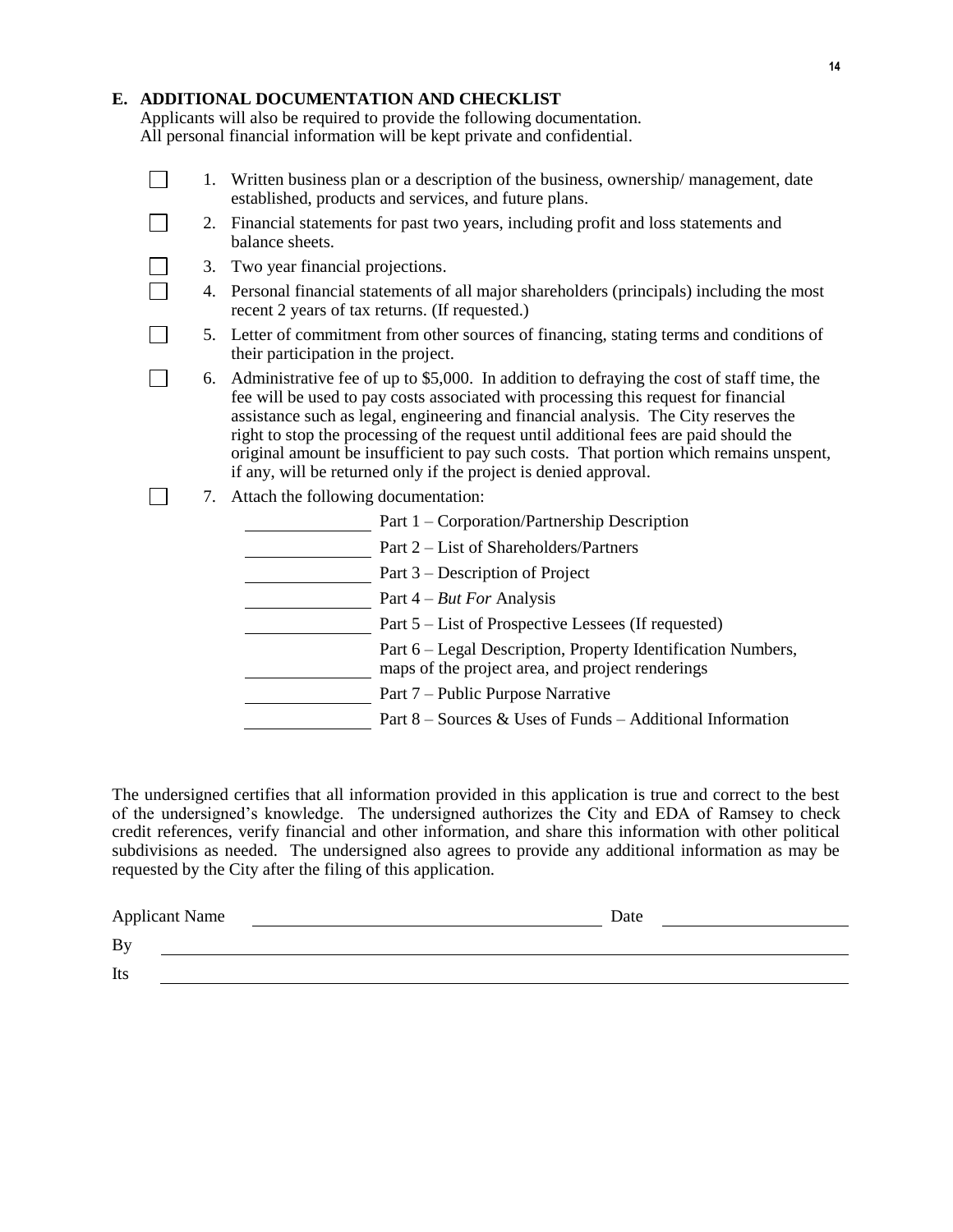#### **EXHIBIT B**

# **BUSINESS ASSISTANCE REVIEW WORKSHEET FOR COMMERCIAL/INDUSTRIAL PROJECTS** TO BE COMPLETED BY APPLICANT AND CITY STAFF

## **A. The project meets which of the following objectives as set forth in Section C of the Business Assistance policy:**

1. To encourage redevelopment. П

 $\Box$ 

- 2. To retain local jobs and/or increase the number and diversity of jobs that offer stable employment and/or attractive wages and benefits.
- 3. To enhance and/or diversify the City's economic base.
- 4. To encourage additional unsubsidized private (re)development.
- 5. To remove blight and/or encourage (re)development of commercial and industrial areas.

 6. To accomplish other public policies which may be adopted such as the promotion of quality urban or architectural design, energy conservation, and decreasing capital and/or operating costs of local government.

- Utilization of architectural and landscaping techniques that will enable the components of the project to blend with the natural environment.
- **Mitigation of project impact on the natural environment.**

| <b>B.</b> Ratio of Private to Public Investment in Project: | <b>Points:</b>                         |                 |  |
|-------------------------------------------------------------|----------------------------------------|-----------------|--|
|                                                             | Private Investment                     | 5:1             |  |
| ¢<br>ιD                                                     | <b>Public Investment</b>               | 4:1             |  |
|                                                             | <b>Ratio Private: Public Financing</b> | 3:1             |  |
|                                                             |                                        | 2:1             |  |
|                                                             |                                        | Less than $2:1$ |  |

| <b>C.</b> Job Creation: |                                             | <b>Points:</b> |  |
|-------------------------|---------------------------------------------|----------------|--|
|                         | Net new jobs (minimum 40 hours per week) or |                |  |
|                         | fulltime equivalents                        | $50+ 5$        |  |
|                         |                                             | $20+$          |  |
|                         |                                             | $10+$          |  |
|                         |                                             | $5+$           |  |
|                         |                                             | Less than 2    |  |
|                         |                                             |                |  |

| <b>D.</b> Wage Level of jobs created: | <b>Points:</b>          |  |
|---------------------------------------|-------------------------|--|
| Average hourly wage                   | Over $$21/hour \quad 5$ |  |
| Of <i>new</i> jobs                    | $$18-21/hour \ 4$       |  |
|                                       | $$14-17/hour \; 3$      |  |
|                                       | $$10-13/hour \ 2$       |  |
|                                       | Under \$10/hour         |  |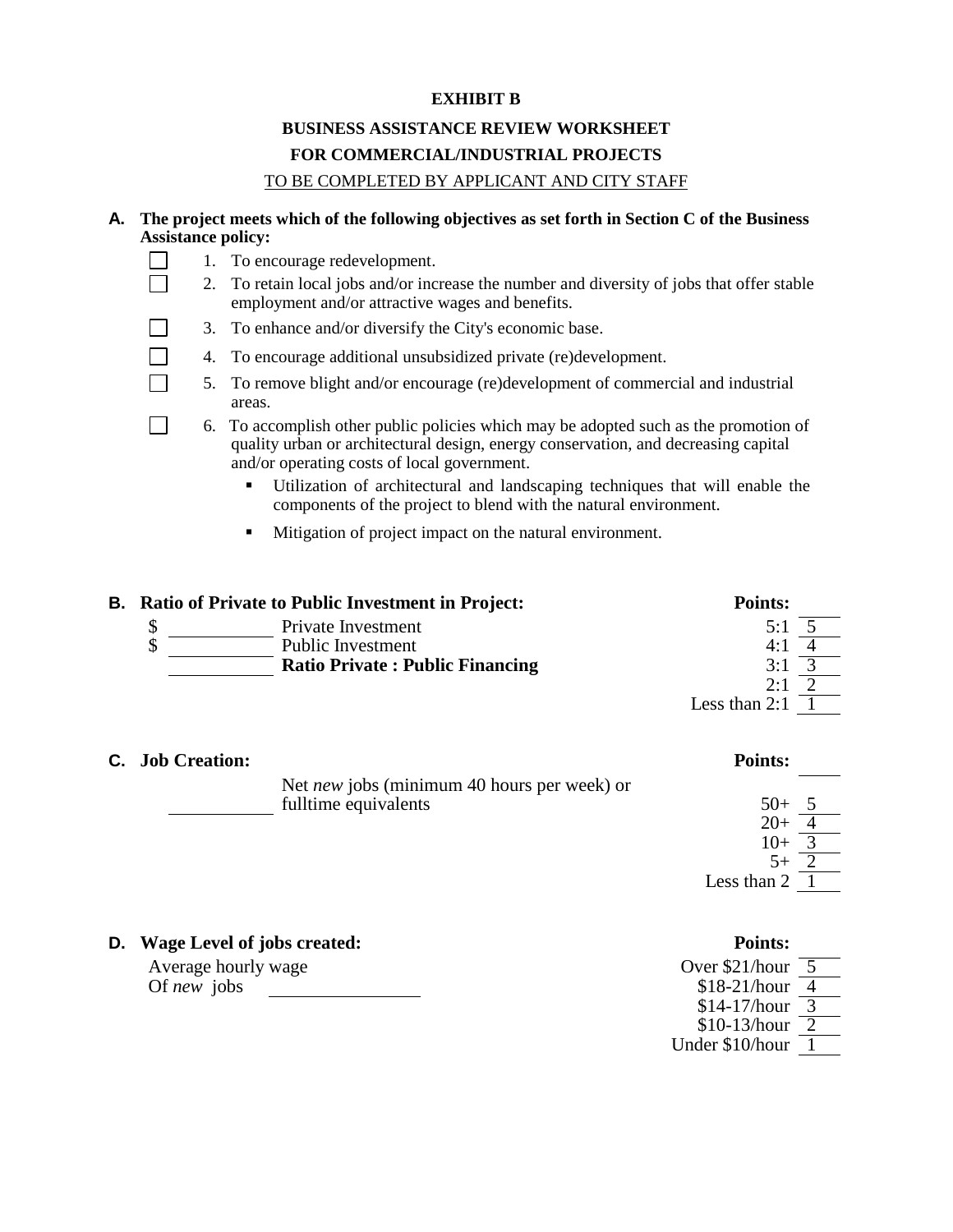| Е. | <b>Ratio Of Business Assistance To New Jobs Created:</b> | <b>Points:</b>       |
|----|----------------------------------------------------------|----------------------|
|    | \$<br>Business assistance requested                      | \$5,000 or less $5$  |
|    | Number of net new jobs created                           | \$15,000 or less     |
|    | of business assist. per net new job created<br>\$        | \$25,000 or less     |
|    |                                                          | \$50,000 or less $2$ |
|    |                                                          | Over \$75,000        |
| F. | <b>Project size:</b>                                     | <b>Points:</b>       |
|    | The project will result in the construction              | $75,000+$            |
|    | of<br>square feet                                        | $50,000+$            |
|    |                                                          | $25,000+$            |
|    |                                                          |                      |
|    |                                                          | $10,000+$            |

| <b>G.</b> Type of Project:      | <b>Points:</b> |
|---------------------------------|----------------|
| 100% Owner Occupied             |                |
| Mix Owner Occupied & Investment |                |
| <b>Investment Property</b>      |                |

#### **H. Likelihood that the project will result in unsubsidized, spin-off development: Points:**

| High     | ັ           |
|----------|-------------|
| Moderate | $\sim$<br>◡ |
| LOW      | ×           |

**I.**

**Sub-Total Points \_\_\_\_\_ of a possible 35 points.**

| <b>Bonus Points</b>                               | <b>Bonus Points:</b> |  |
|---------------------------------------------------|----------------------|--|
| The project will be 100% pay-as-you-go financing. |                      |  |
| The project is a redevelopment project.           |                      |  |

# **Total Points:**

| Overall project analysis: | High         | 35 points |
|---------------------------|--------------|-----------|
|                           | Moderate     | 25 points |
|                           | Low          | 15 points |
|                           | Not Eligible | 5 points  |
|                           |              |           |

 $\overline{\phantom{a}}$  $\frac{1}{1}$  $\frac{1}{\sqrt{2\pi}}\left( \frac{1}{\sqrt{2\pi}}\right) ^{2}$  $\overline{\phantom{a}}$  $\overline{\phantom{a}}$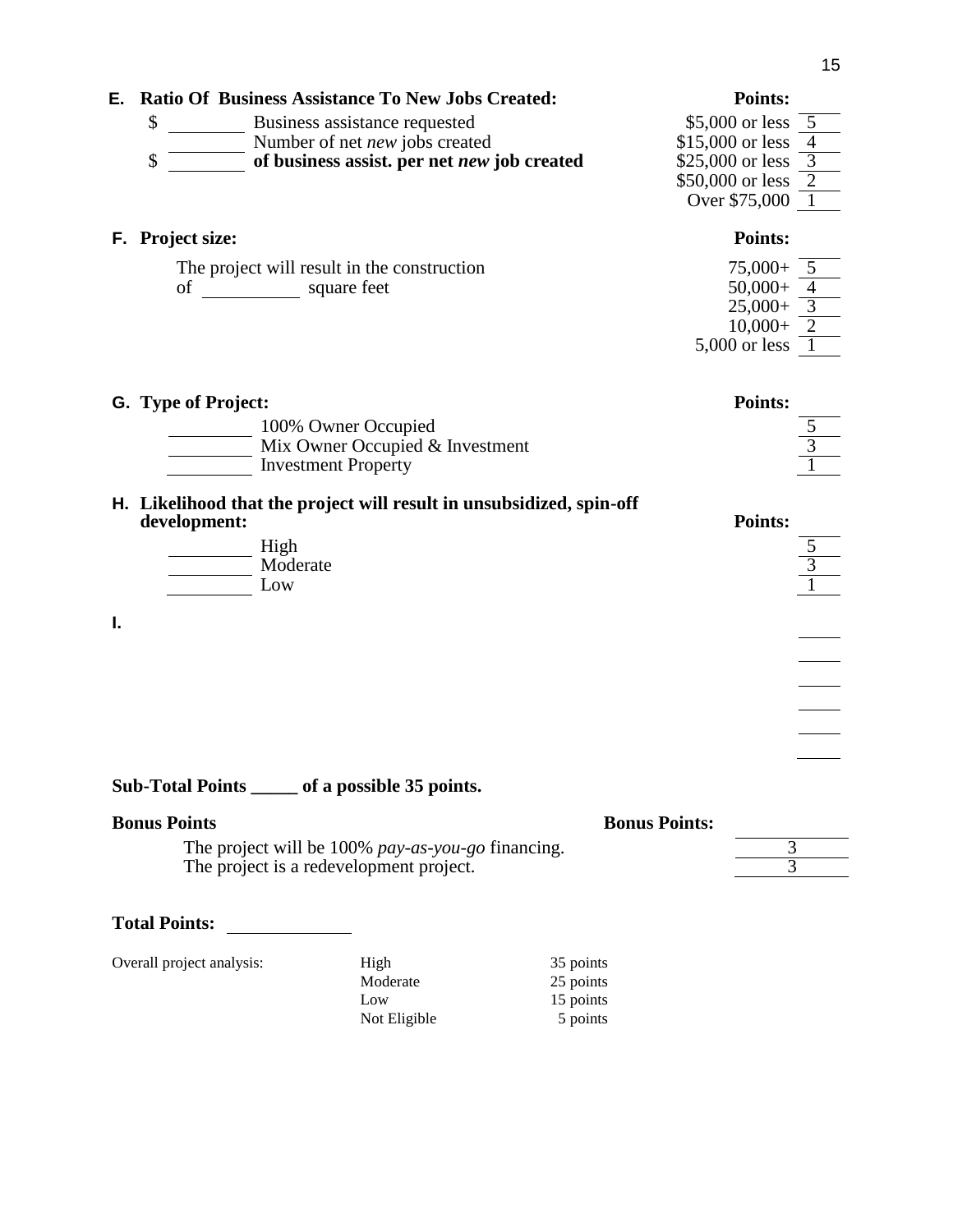**APPENDIX I Business Subsidy Statute 2008**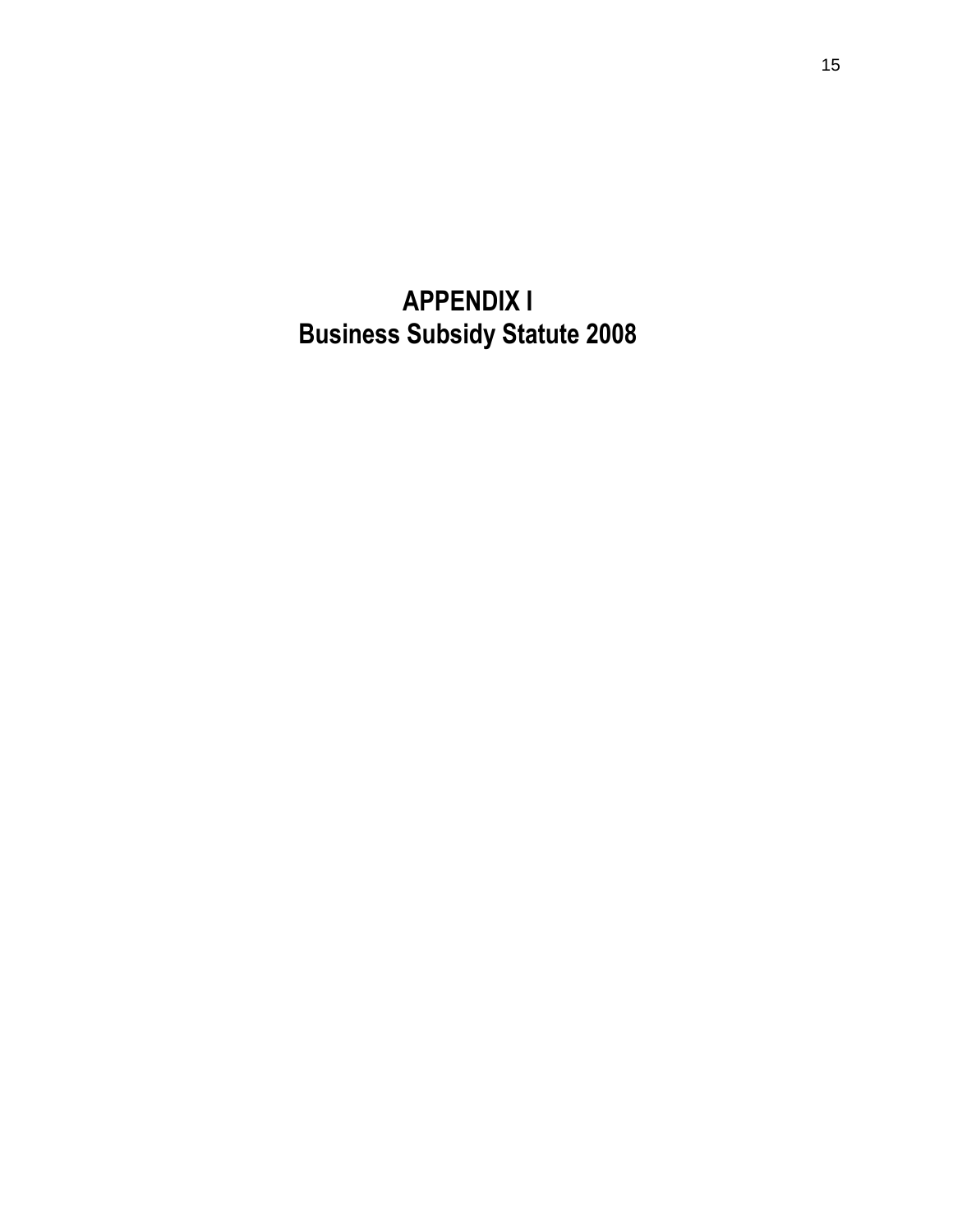# **APPENDIX II Sample Business Subsidy Agreement**